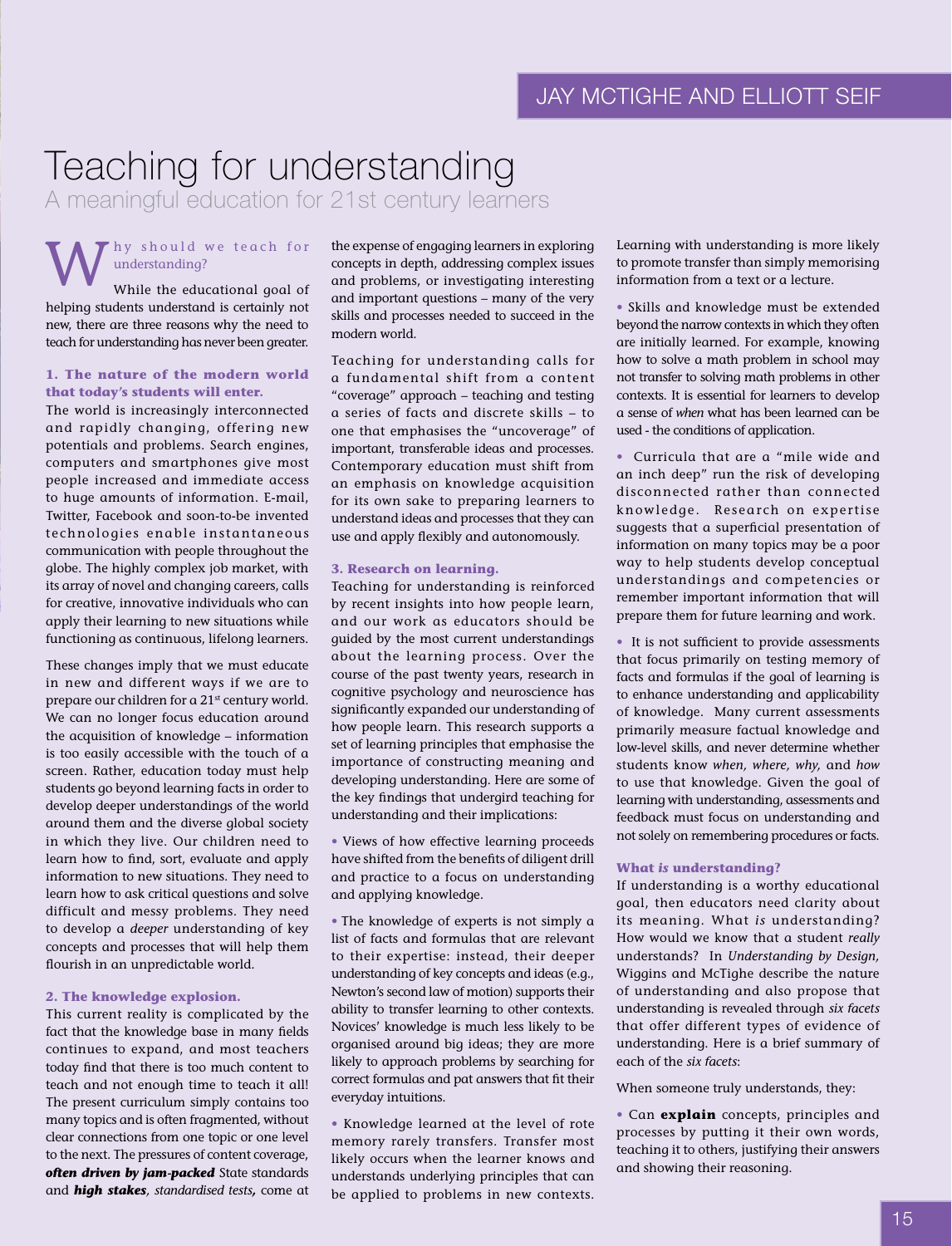# JAY MCTIGHE AND ELLIOTT SEIF

• Can **interpret** by making sense of data, text and experience through images, analogies, stories and models.

• Can **apply** by effectively using and adapting what they know in new and complex contexts.

• Can demonstrate **perspective** by seeing the big picture and recognising different points of view.

• Display **empathy** by perceiving sensitively and walking in someone else's shoes.

• Have **self-knowledge** by showing metacognitive awareness and reflecting on the meaning of the learning and experience.

The six facets offer a framework for creating rich learning activities that develop and deepen students' understanding. They can also be used to develop assessments that determine whether students understand concepts and can apply learning to new situations. For example, we suggest that students have regular opportunities to explain a scientific principle in their own words, interpret literature and data, apply and transfer knowledge and skills to new and novel situations, form opinions based on evidence while considering the perspectives of others, self-assess their work and reflect on their learning. The use of activities and assessments based on the six facets will go a long way towards promoting understanding in schools and classrooms.

#### **How do we teach for understanding?**

Teaching for understanding involves two interrelated approaches:

## **1. Engage learners in meaningmaking**

Meaning-making occurs when learners are given the opportunity to construct their own understanding around big ideas and essential questions. Observing young children helps us to understand how learners make meaning. They often ask questions that begin their learning process. They learn through physical and mental activity that helps them make connections and construct their own meaning. For them, learning core concepts is not a linear process. They refine and revisit concepts over time and move from simple, sometimes erroneous constructs to more sophisticated, accurate concepts. Young children's learning is mediated through thinking – asking questions, analysing and interpreting what

they see, putting ideas together, making inferences, trying to solve problems and learning to reason and strategise. Moreover, learning for young children is often a social, collaborative process with adults and other children. Usually, the more opportunities there are for interaction, the greater the learning and understanding.

Unlike factual information that can be transmitted by telling, understanding must the teacher's role shifts from that of an information giver to a facilitator of meaning making by the learner.

#### **2. Teach and assess for transfer**

A fundamental goal of schooling is to equip learners to be able to apply what they have learned - on the job, in life, as citizens and in future learning situations.

Ultimately, we want students to be able to transfer their learning when confronted with new information, issues and problems. Wiggins and McTighe characterise transfer as follows: "Students can only be said to have fully understood if they can apply

*" Understanding core ideas and the ability to transfer them to new situations should be the twin goals of education today."* 

be "earned" by the learner. In other words, coming to an understanding requires an active construction of meaning. We encourage teachers to help students construct meaning by focusing learning around big ideas and essential questions. Big ideas and essential questions are chosen because they are fundamental to a discipline, thought provoking and support transfer of learning to new situations. A history teacher may focus learning around the question, "How do we learn to live together in a diverse society?" and use the concept of *diversity* as a focus for learning. A science teacher may concentrate on the question, "How do we know what to believe about a scientific claim?" and focus on the big idea of *scientific truth.* An art teacher might focus on the question "What makes great art?" and concentrate on the big idea *artistic excellence.* A focus on a smaller number of core ideas allows for a greater emphasis on in-depth learning. In the words of Newmann, we should create a curriculum with a "sustained examination of a few topics rather than superficial coverage of many".

A variety of instructional activities encourage meaning-making. These include Socratic questioning and related inquiry approaches: classification and categorisation of information and data, developing and testing hypotheses, conducting research, drawing conclusions, explaining results and using project and problem-based learning strategies.

With a meaning-making perspective and appropriate instructional strategies, their learning without someone telling them what to do and when to do it. In the real world, no teacher is there to direct and remind them about which lesson to plug in here or there. Transfer is about intelligently and effectively drawing from their repertoire, independently, to handle new contexts on their own".

The use of performance tasks help to reveal whether students understand core ideas and are able to transfer and adapt their learning to new situations. Here are several examples of such tasks:

**Reading, Writing and Literature:**  After reading several fables and studying their characteristics, write a modern-day fable in order to teach a lesson about the characteristics of fables to younger children.

**Geography:** Develop a proposed route for a continental highway across central Africa, considering human and physical geography along with economic and political factors.

**Mathematics:** Based on a building blueprint, determine the amount of paint and cost estimates for painting the interior of a building.

**Science:** Design an experiment to test the capacity of different types of fabrics (e.g., cotton, wool, silk) for absorbing liquids.

**Technology:** Create a YouTube tutorial to teach your grandparents how to use Twitter or Facebook.

**Visual Arts:** Create an original mural or